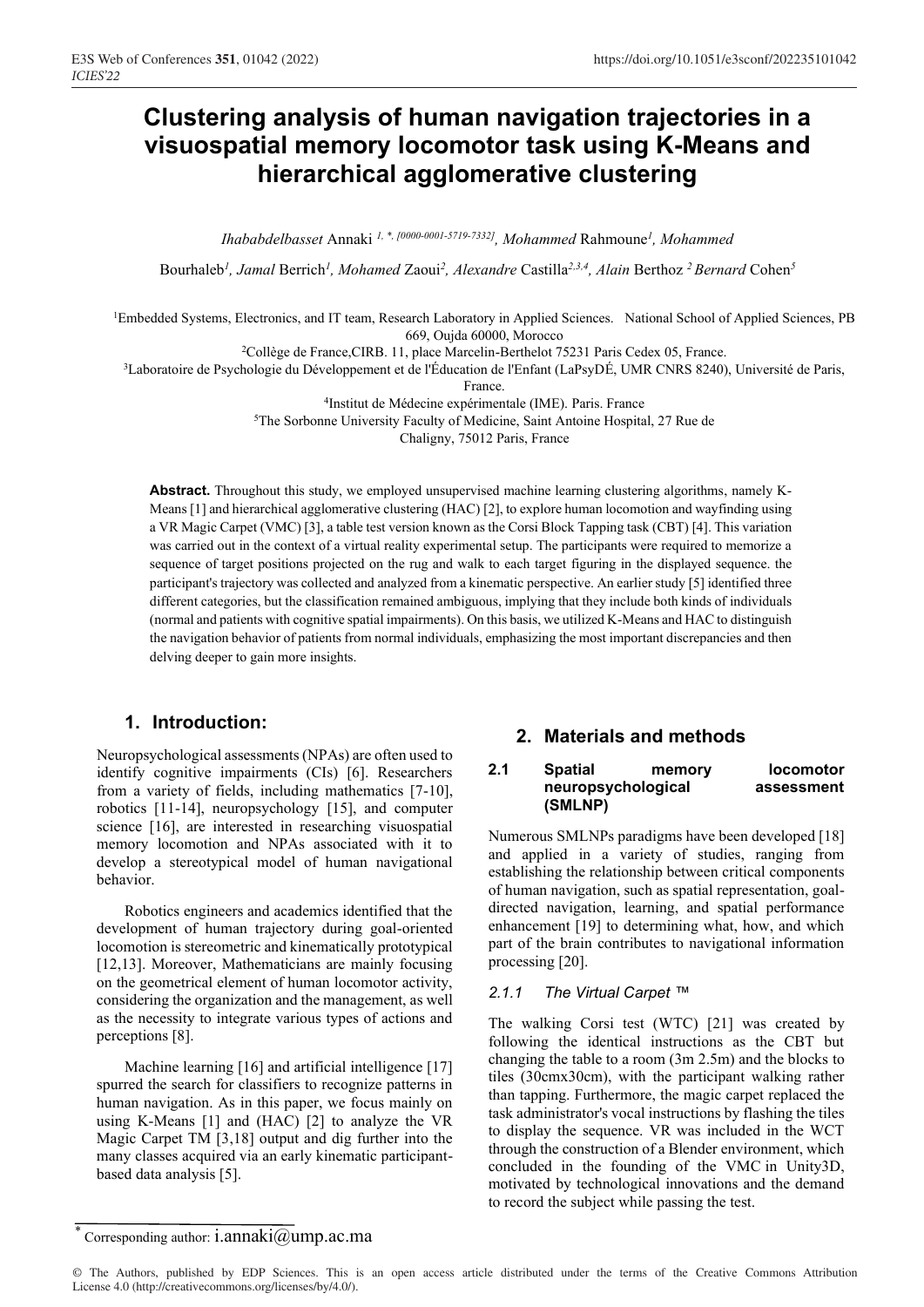### **2.2 Experimental setup and data acquisition**

The experimental setup includes two laptop computers, a multimedia projector and HTC Vive hardware The first computer is linked to a video projector which displays floor tiles One is connected to an HTC Vive headset The HTC Vive kit includes two SteamVR controllers as well as two SteamVR base stations for monitoring movement in the play area

After installing SteamVR software on a laptop linked to the HTC Vive the play area and a few calibrations were changed the experiment is then launched by starting the environment built by Unity. Using Euler angles, we were able to calculate the center of the VR detecting area and the rotation of a first controller attached to the head and a second controller connected to the waist. The 3 dimensional data were collected using the SteamVR tracking software and the OpenXR API, allowing the device to be quickly connected to Unity3D.

Additionally, Unity c scripts were developed to extract geographical data from Unity3D. The data was kept in text files called session data, which reveal the order in which the participant participated. We also recorded the tile coordinates as JSON files. The HTC Vive calibration's adjustments were mirrored in each file.

#### **2.3 Experimental Data**

Dr. Bernard Cohen's pilot test provided the experimental data, and the assessment was carried out in line with the Helsinki Declaration. The protocol was accepted by the Paris University ethics committee [20]. Each of the twenty-two individuals was assessed individually. The experiment resulted in no neurological or cognitive impairments. To eliminate a priori bias, all personal information, from population to pathologic features, was deleted from the study. Participants' anonymized data is collected. Details are also left out to improve data accessibility and to allow for additional in-depth analysis on the subject.

#### **2.4 Visual replication**

We created a Unity environment that graphically emulated participant action to recreate what transpired utilizing data collected during the various VR-Magic Carpet Sessions. This assisted us in learning how to isolate critical components for our inquiry from a kinematic standpoint. In this simulation, we represented the participant as two spheres, one blue representing head motion and the other red representing waist movement and rotation. Considering the use of the calibration JSON files, we additionally included the tiles as they were put throughout the clinical trial. We created animation by lighting the tile in red as the person passes by, and we plotted the head and waist trajectories. We also looked into updating the frames in Unity so that we could analyze the speed, rotation, and acceleration during the experiment. Aside from that, we considered two points of view, one orthogonal as indicated in Fig1 and the other as a first player viewpoint to be entirely placing the emphasis and studying the subject behavior from her or his point of view.



**Fig. 1.** visual replication of a session using Unity

### **2.5 Data Preprocessing**

Utilizing "Pandas, NumPy" a Python data analysis and processing tool. We consolidated the data structure to prevent incompatibilities across file types. Additionally, a local target identification technique was developed to collect information about the time spent within the targets. the primary function of the algorithm is to ascertain if the participant has visited the goal.

Additionally, we added extra kinematic variables to aid in the study, which was conducted using considerable calculation.

As mentioned in the experimental data description, the session files were recorded at a sampling rate close to 1 kHz, which accounted for the great sensitivity of the different sensors. Therefore, we considered filtering and thresholding techniques, which made our dataset more consistent.

We aggregated our data using Microsoft SSIS and shifted the focus to participant-based analysis rather than session-based analysis. The data aggregation process produced a dataset including two primary columns for our analysis: the participant's average speed including the nullification and the decrease of speed when the participant visits a target and the participant's average time spent near recognized tiles (targets) across all sessions.

### **2.6 K-Means: Unsupervised Machine Learning**

We find that our dataset lacks categorical data after completing the data preparation. As a result, using an unsupervised machine learning clustering method, such as Kmeans clustering, is a viable option that is simple to comprehend and apply, scalable for large data sets, and assures convergence. For the implementation, we used "Scikit-learn," a Python machine learning package.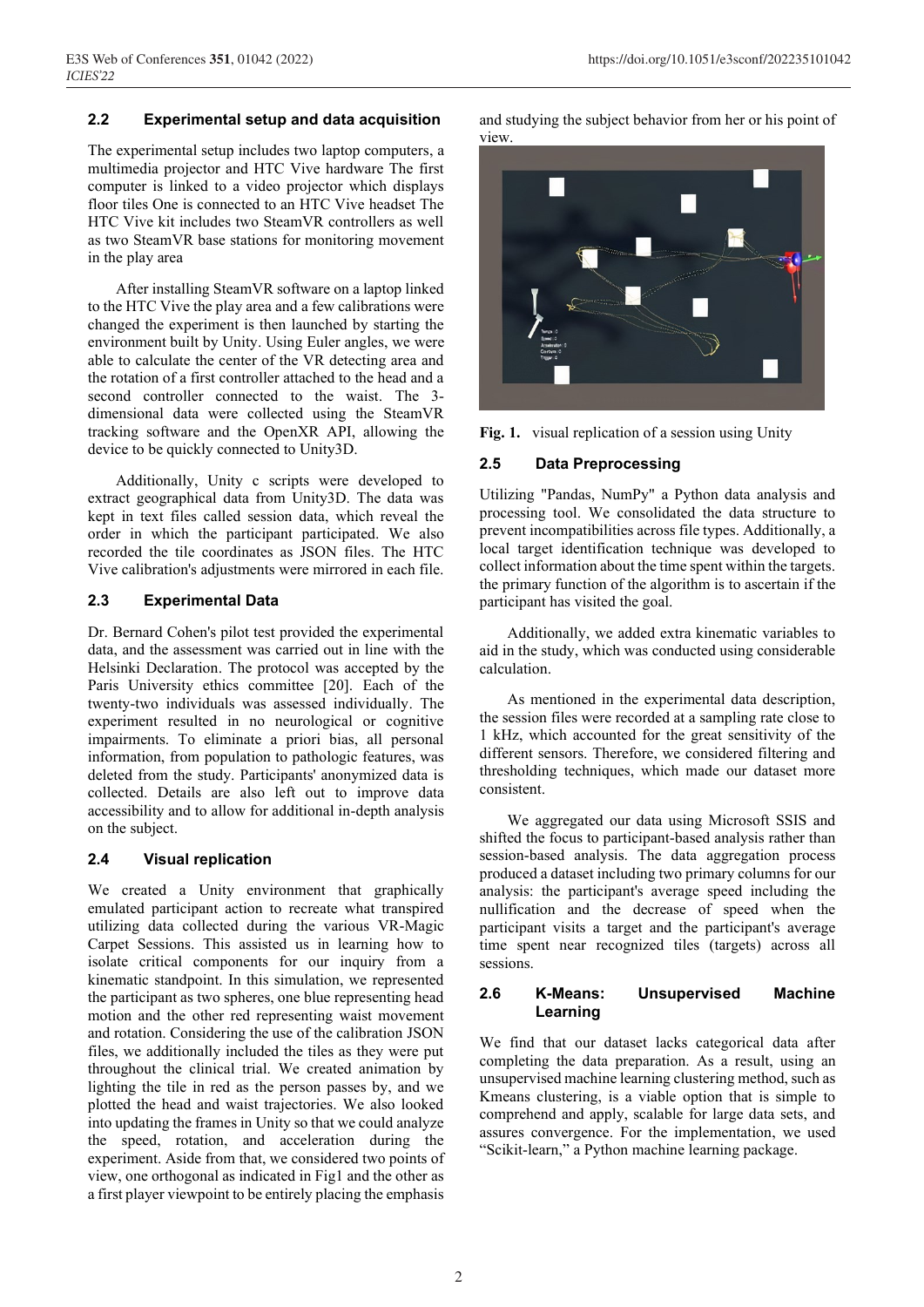#### *2.6.1 The algorithm*

As mentioned in [1]. "Let  $X = \{xi\}$ ,  $i = 1,..., n$  represent the collection of n d-dimensional points to be clustered into a collection of K clusters.  $C = \{c_k, k = 1, K\}$  K-means algorithm [14] discovers a partition that minimizes the squared error between a cluster's empirical mean and its points. Let  $\mu_k$  be the mean of cluster  $c_k$ . The squared error between  $\mu_k$  and the points in cluster  $c_k$  is defined as

$$
J(ck) = \sum x i \in ck \parallel xi - \mu k \parallel^2 (1)
$$

K-means purpose is to minimize the total of the squared errors across all K clusters."

$$
J(C) = \sum_{k=1}^{K} \sum x i \in ck \parallel xi - \mu k \parallel^{2} (2)
$$

The following are the major steps of the K-means algorithm:

1. Given an initial partition of K clusters, repeat the second and third stages until the clusters settle.

2. Create a new partition by allocating each point to the cluster that has the shortest distance between it and the cluster center.

3. Find new cluster centers.

## *2.6.2 Parameters of K-means*

For the K-means method, the user must supply three parameters: the number of clusters K, cluster initiation, and distance metric.

#### *2.6.3 Identifying the number of clusters K using HAC*

HAC, another unsupervised machine learning method was used. While K-Means is utilized for clustering, we found that the HCA can determine the number of clusters without being specified in the parameters [15]. The obvious issue is why HAC is not utilized for clustering; it is employed as a clustering technique, but solely for comparison reasons at this early stage of the research. The main problem is that the performance and type of data (which may come from a huge number of clinical trials performed in different places) prevent us from categorizing it as non-spherical [22].

# **3. Results:**

Using the K Means (figure 2) and HAC (figure 3) analysis, this study identified four distinct clusters. Despite being prepared to categorize people into three groups based on earlier data analysis [4] we were unable to separate those who did not fit into any of the categories. We stress that the created clusters are based on significant data that resulted in aggregate variables; in other words, we lay a larger weight on the participant's average speed and average time spent near identified tile targets throughout all sessions. Furthermore, the two measures

employed may be regarded as valid predictors of differences in human navigational behavior between control and patient groups. These results have attracted the attention of neuroscientists, who think they will aid in the development of profiles based on clustering research, particularly when additional factors are included.



**Fig. 2.** K-Means clusters, indicating the difference between different groups of participants



**Fig. 3.** HAC dendrogram, indicating the difference between different groups of participants

## **4. Discussion:**

While in earlier research [4], we were able to create groups and characterize in broad strokes the various behaviors of individuals who completed the VR Magic Carpet using a kinematic method. The goal of this paper was to verify the prior analytical findings as well as to dig further into the unclear classes that included participants from both groups.

This is a broad method that will supplement other behavioral data analyses. However, providing criteria and describing classifiers that define human navigation behavior may be tremendously beneficial, especially as the sequence lengthens or incorporates mental rotations, etc. This instrument was not included in any of the previous research on these assessments. It is also worth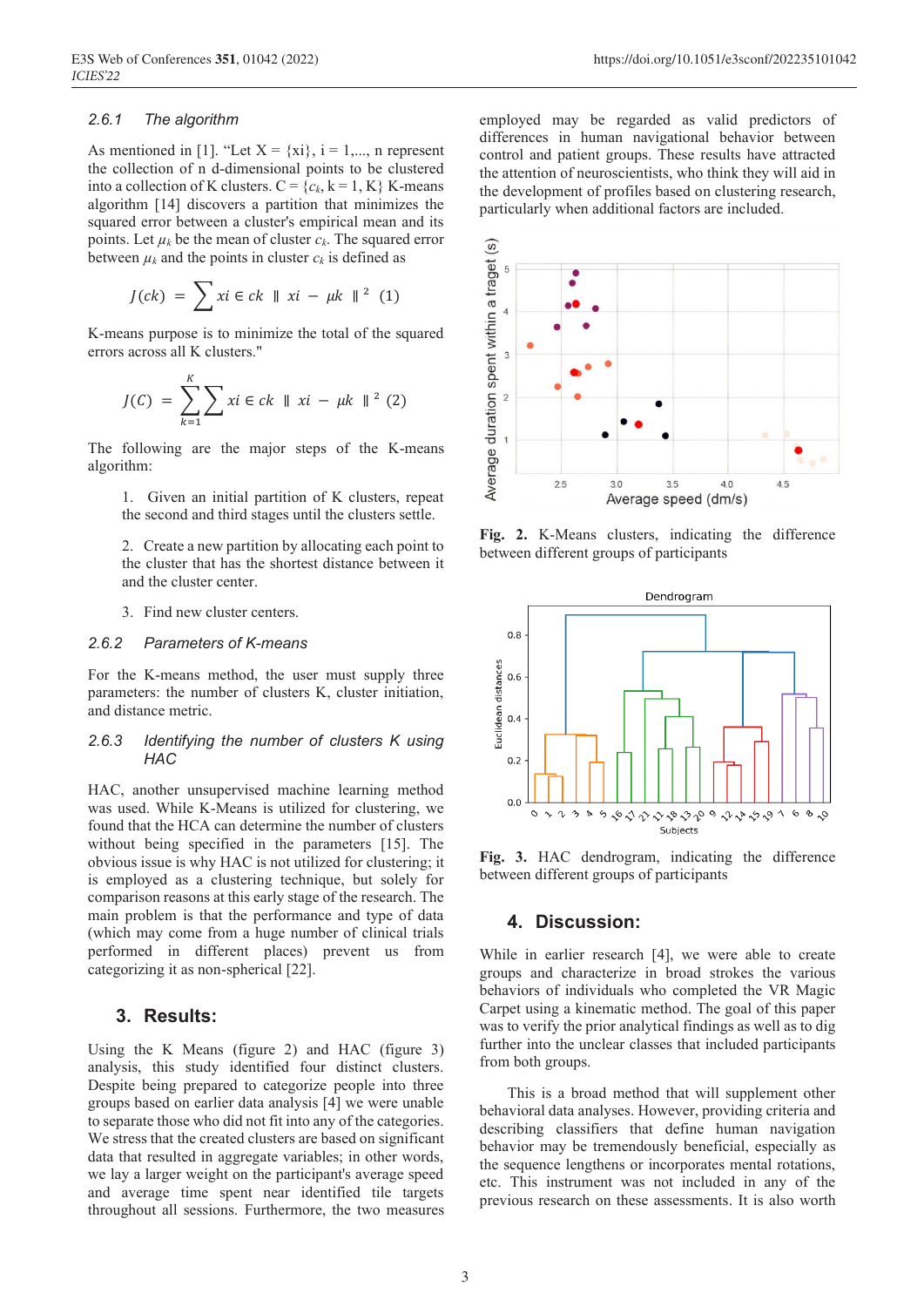considering it for young children, and the elderly since it will be insightful in assessing learning or functional recovery during rehabilitation.

# **5. Conclusion:**

The current study is part of an ongoing effort to describe human behavior in a complex visuospatial assessment intended to assess memory and navigation skills. The goal is to include a new analytics method into the decoding of neuropsychological tests, allowing neuropsychologists to use machine learning applications. Furthermore, the primary aim is to provide a methodological approach that can be used to model and conceive human navigation behavior utilizing diverse machine learning and artificial intelligence methods and algorithms.

# **References:**

- 1. K. Jain, "Data clustering: 50 years beyond K-means," Pattern Recognition Letters 31, 8, pp.651– 666 https://doi.org/10.1016/j.patrec.2009.09.011 (20 10).
- 2. D. Müllner, Modern hierarchical, agglomerative clustering algorithms. ArXiv abs/1109.2378 (2011)
- 3. Berthoz, M. Zaoui, New paradigms, and tests for evaluating and remediating visuospatial deficits in children. Developmental medicine and child neurology 57 Suppl 2,15–

20. https://doi.org/10.1111/dmcn.12690 (2015).

- 4. P. Corsi Memory and the Medial Temporal Region of the Brain. Doctoral Thesis in Philosophy, McGill University, Montreal (1972).
- 5. Annaki et al., Computational Analysis of Human Navigation Trajectories in a Spatial Memory Locomotor Task. In: Motahhir S., Bossoufi B. (eds) Digital Technologies and Applications. ICDTA 2021. Lecture Notes in Networks and Systems, 211. Springer, Cham. https://doi.org/10.1007/978-3-030- 73882-2\_22 (2021).
- 6. M. Islas, M. Ángel, and E. Ciampi, Assessment and Impact of Cognitive Impairment in Multiple Sclerosis: An Overview.Biomedicines, 7,1 22.https://doi.org/10.3 390/biomedicines7010022 (2019).
- 7. Habas, A. Berthoz, T. Flash, D. Bennequin, Does the Cerebellum Implement or Select Geometries? A Speculative Note. The Cerebellum. 19. 1-7. 10.1007/s12311-019-01095-5(2020).
- 8. A. Berthoz, D. Bennequin . Several geometries for movement generation. In: Geometric and numerical foundations of movements. In: Laumond J-P, Mansard N, Lasserre J-B, editors. Springer tracts in advanced robotics, 117: Springer. p. 13–42. (2017).
- 9. T. Flash, Brain Representations of Motion Generation and Perception: Space-Time Geometries and the Arts. https://doi.org/10.1007/978-3-030- 57227-3\_1 (2021).
- 10. Magnani, & E Defrasne Ait-Said, Geometrical analysis of motion schemes on fencing experts from competition videos. PloS one, 16 (12), e0261888.https://doi.org/10.1371/journal.pone.0261 888. (2021).
- 11. B. Nemec, N. Likar, A. Gams, & A. Ude, Humanrobot cooperation with compliance adaptation along the motion trajectory. Autonomous Robots. 42. 10.1007/s10514017-9676-3 (2018).
- 12. Q. C. Pham, A General, Fast, and Robust Implementation of the Time-Optimal Path Parameterization Algorithm. IEEE Transactions on Robotics. 30. 10.1109/TRO.2014.2351113 (2013).
- 13. H. Hicheur, Q. C Pham, G. Arechavaleta, J. P., Laumond, A. Berthoz, The formation of trajectories during goal-oriented locomotion in humans. I. A stereotyped behavior. The European journal of neuroscience, 26, 8 2376– 2390. https://doi.org/10.1111/j.14609568.2007.0583 6.x (2007).
- 14. M. A. Bucklin, M. Wu, G. Brown, G., K. E. Gordon, American Society of Biomechanics Journal of Biomechanics Award 2018: Adaptive motor planning of center-of-mass trajectory during goal-directed walking in novel environments. Journal of biomechanics, 94, 5– 12. https://doi.org/10.1016/j.jbiomech.2019.07.030( 2019).
- 15. F. S. Ribeiro, F. H. Santos, P. B. Albuquerque, How Does Allocation of Emotional Stimuli Impact Working Memory Tasks? An Overview. Advances in cognitive psychology, 15, 2,155– 168. https://doi.org/10.5709/acp-0265-y (2019).
- 16. R. Huang, A.A. Nikooyan, B. Xu et al., Machine learning classifies predictive kinematic features in a mouse model of neurodegeneration. Sci Rep 11, 3950 https://doi.org/10.1038/s41598-021-82694- 3 (2021).
- 17. K.Nowakowski, P.Carvalho, et al. Human locomotion with reinforcement learning using bioinspired reward reshaping strategies. Medical & biological engineering & computing, 59,1, 243– 256. https://doi.org/10.1007/s11517-020-02309- 3 (2021).
- 18. V. Belmonti, A. Berthoz, et al, Navigation strategies as revealed by error patterns on the Magic Carpet test in children with cerebral palsy. Frontiers in psychology. 6, 880. https://doi.org/10.3389/fpsyg.20 15.00880 (2015).
- 19. A.Bartonek, L. Piccardi, C. Guariglia, Topographical Working Memory in Children with Cerebral Palsy. Journal of Motor Behavior. 53 ,1- 9 https://doi.org/10.1080/00222895.2020.1748861(2 020).
- 20. M. Tedesco, F. Bianchini, et al, Does the cerebellum contribute to human navigation by processing sequential information? Neuropsychology, 31, 5, 564-

574. https://doi.org/10.1037/neu0000354(2017).